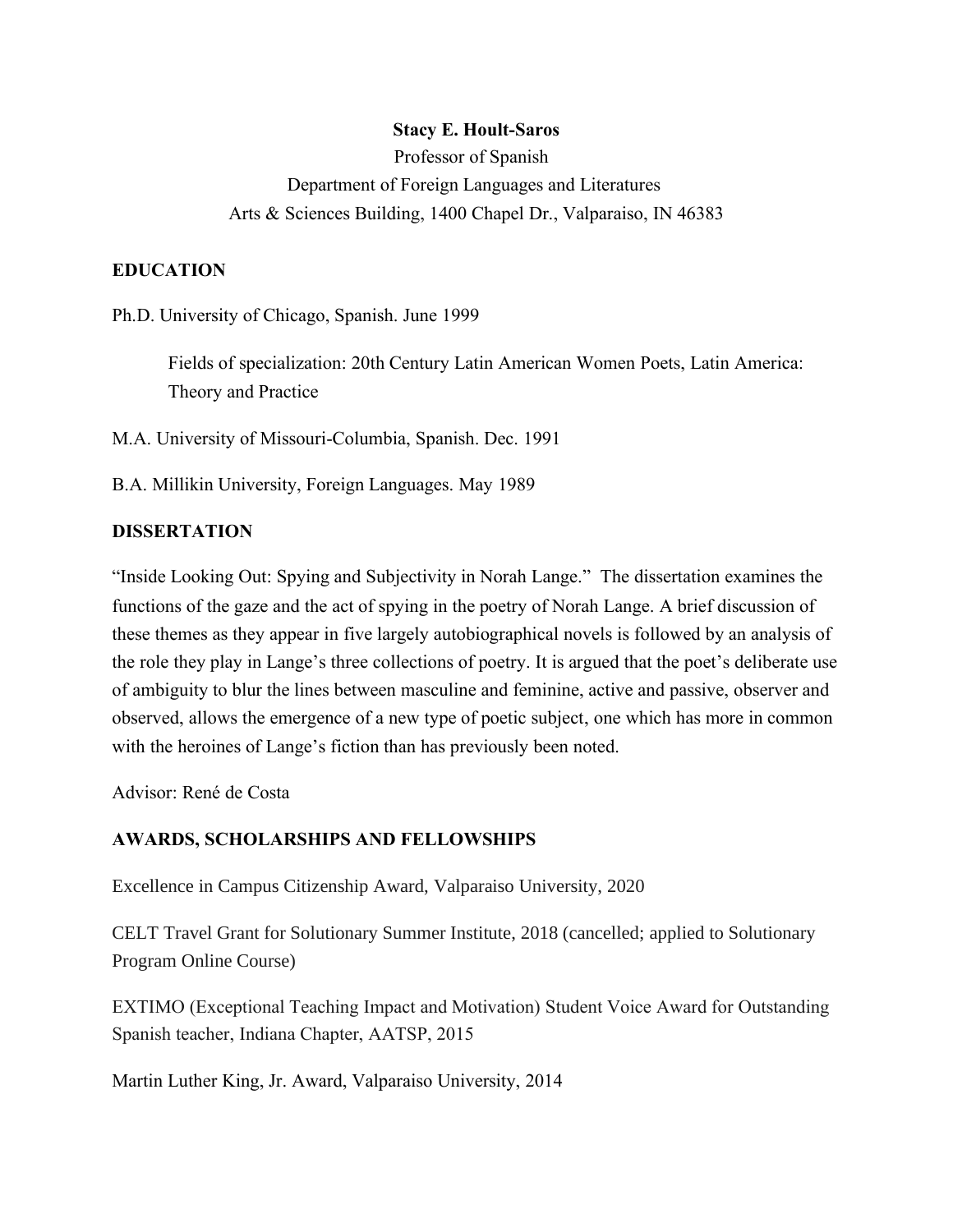Valparaiso University Alumni Association Faculty Development Grant, 2014

Nominee, Valparaiso University Excellence in Teaching Award, 2013

Central College Travel Grant for visit to Granada program, 2009

CELT Travel Grant for archive work in Spain, 2007

Certificates of Appreciation from the Valparaiso University Office of Multicultural Programs, 2004-present

Jacob Warsaw Scholarship in Spanish, University of Missouri, 1990

Arts and Sciences Quadrangle Fellowship, University of Missouri, 1989-1990

Department of Foreign Languages Linguistic Excellence Award, Millikin University, 1989

Scovill Prize, Millikin University, 1988

James Millikin Scholar, Millikin University, 1985-1989

## **TEACHING EXPERIENCE**

Valparaiso University: Professor of Spanish, 2019-present; Associate Professor, 2007-2019; Assistant Professor, 2001-2007

Teach all levels of Spanish language (SPAN 101, 102, 203, 204), Latin American civilization (231), literature (220 and 322), advanced communication (303) and culture through the media (306). New courses developed: Representations of Nature (390); Latin America through the Arts (390); Latin American Short Story (493); U.S. Latino Experience (390 and 493); *Indigenismo*  (493); Images of the Conquest (493); Avant-Garde Poetry (493); Latinx Studies (309); Spanish Conversation (270). Taught freshman CORE (fall semester).

The School of the Art Institute of Chicago: Instructor, Sept. 1999-May 2001

Taught Beginning Elementary Spanish I and II, Latin American Poetry and the Avant-Garde; directed independent studies in poetry translation and women's fiction.

Columbia College Chicago: Instructor, Sept. 2000-July 2001

Taught Spanish I and II and Latin American Art, Literature and Music.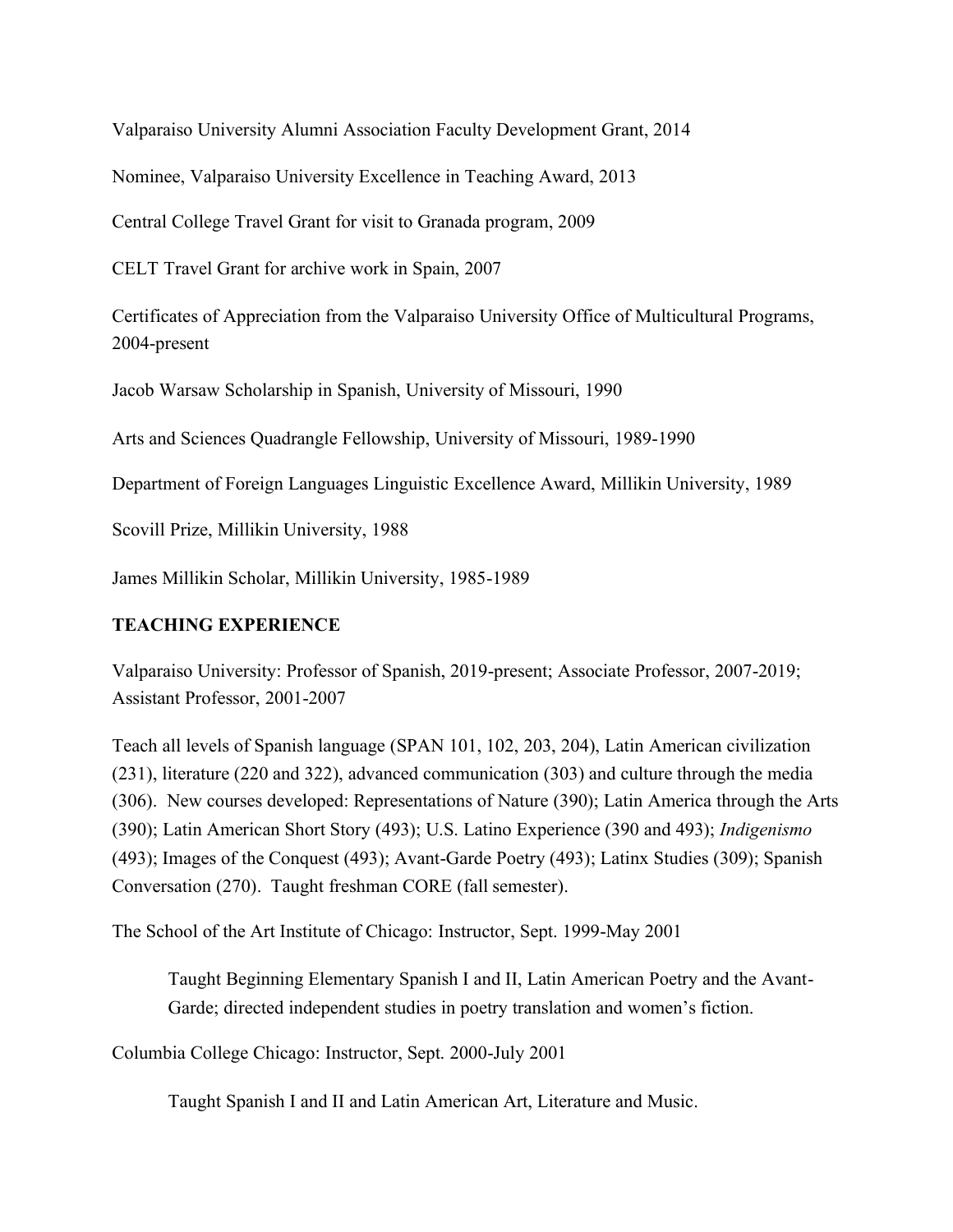The University of Chicago: Lecturer, Oct. 1995-March 2000

Taught Beginning Elementary, Continuing Elementary, and Intermediate Spanish

The University of Chicago: Lector, Oct. 1992-June 1995

Conducted small group drill conversation sessions for students of Spanish.

Chicago State University: Instructor, Jan.-May 2000

Taught Spanish 214 (Culture of Latin America).

William H. Ray School: Instructor, Sept. 1995-May 1996

Taught extracurricular Spanish I and II to students in grades 4-8.

American School: Instructor, June 1994-Nov. 1995

Taught Spanish I and II to high school students by correspondence.

University of Missouri: Instructor, Aug. 1989-May 1992

Taught Spanish I and 3. Wrote, typed and proofread exams for Spanish department.

Millikin University: Tutor, Jan. 1986-May 1989

Tutored university students in Spanish, French, German, English and Political Science.

#### **ADVISING**

Valparaiso University: Advisor for Spanish majors and minors.

The University of Chicago: B.A. Preceptor, Jan.-June 2000:Advised Spanish majors on the preparation of their B.A. papers.

#### **PUBLICATIONS**

"Teaching Environmental Issues through Latin American and Latinx Cultural Production: A Humane Education Approach." Teaching Postcolonial Environmental Literature and Media, forthcoming.

"Beautiful Cockroaches and Featherless Birds: Anthropomorphism in Books for Latinx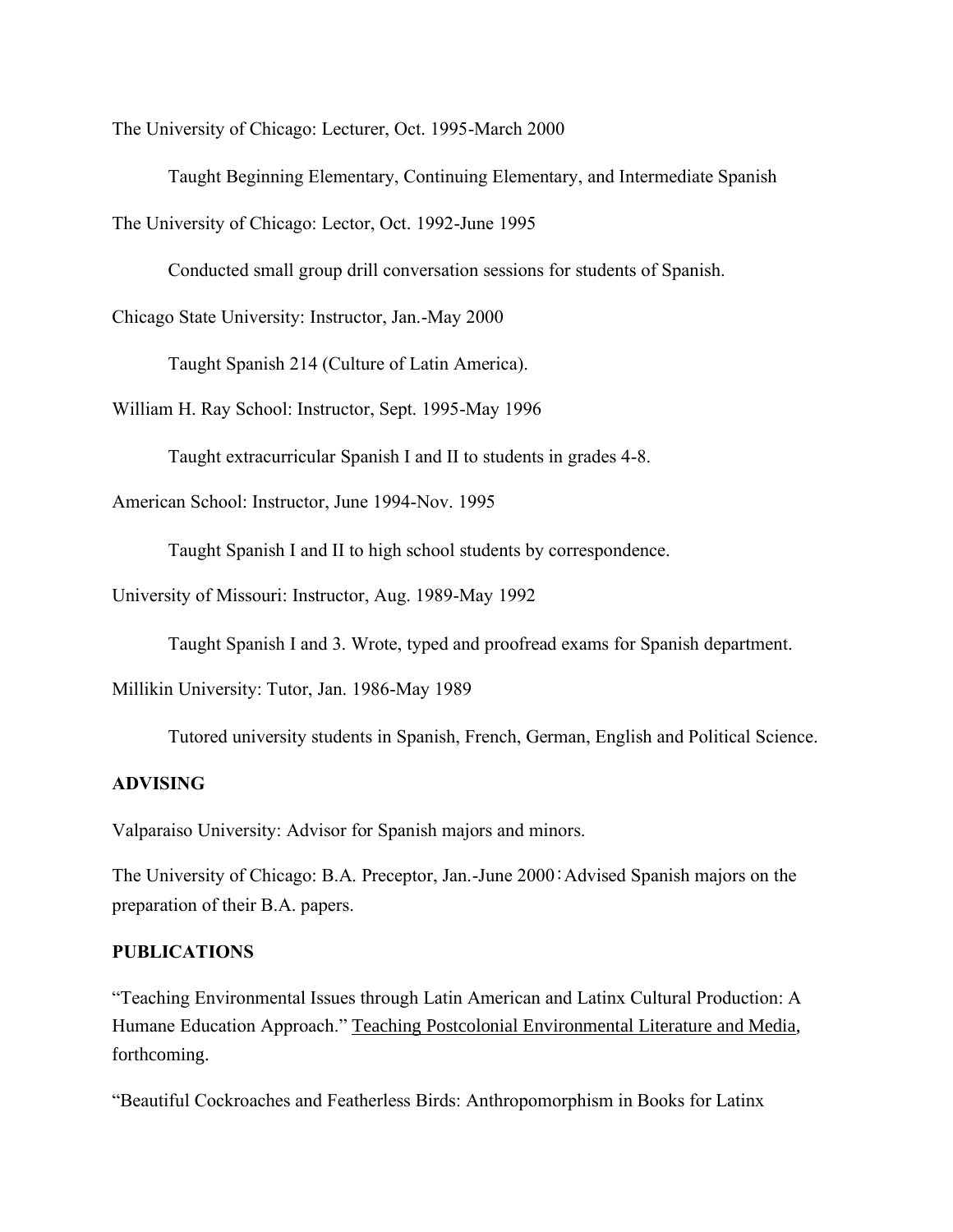Children." Animals and Ourselves: Essays on Connections and Blurred Boundaries, forthcoming 2020.

"Unruly Females on the Farm: Farmed Animal Mothers and the Dismantling of the Species Hierarchy in 19<sup>th</sup> Century Literature for Children." Animals and their Children in Victorian Culture, 2019.

"Harmony and Healing in the Age of Nature Deficit Disorder: an Ecocritical Reading of Lilianet Brintrup's Poetry." Hispanic Journal, 2018.

The Mythology of the Animal Farm in Children's Literature: Over the Fence, 2016.

"Say Hello to my Little Friends: Nonhumans as Latinos in U.S. Feature Films for Children," Latinos and American Popular Culture, 2013.

"'Used for a Mighty Purpose'": Pestilence and Preservation in Julia Alvarez's Saving the World," Monographic Review/Revista Monográfica, 2008

"Enchanting Melodies: Charlie Chaplin in the Poetry of Fina García Marruz," Into the Mainstream: Essays on Spanish American and Latino Literature and Culture, 2005

Review of Las otras (Antología mínima del silencio), Caribe: Revista de Cultura y Literatura, 2005

"Resonant Shells and the Toad Chorus: Animals and the Exotic in the Poetry of León de Greiff," Monographic Review/Revista Monográfica, 2004

Review of La tregua de la piel by Carmen Moreno, Feministas Unidas Newsletter, 2004

"'Misterio que me habitas': Portraits of Women in Fina García Marruz," Caribe: Revista de Cultura y Literatura, 2004

"García Marruz, Fina (1923-)," Encyclopedia of Latin American Women Writers,

www.hope.edu/latinamerican/

## **TEACHING PRESENTATIONS**

"Educating the Solutionary Generation: A Humane Education Approach to Language for Specific Purposes," ISLSP-CIBER Conference, March 2020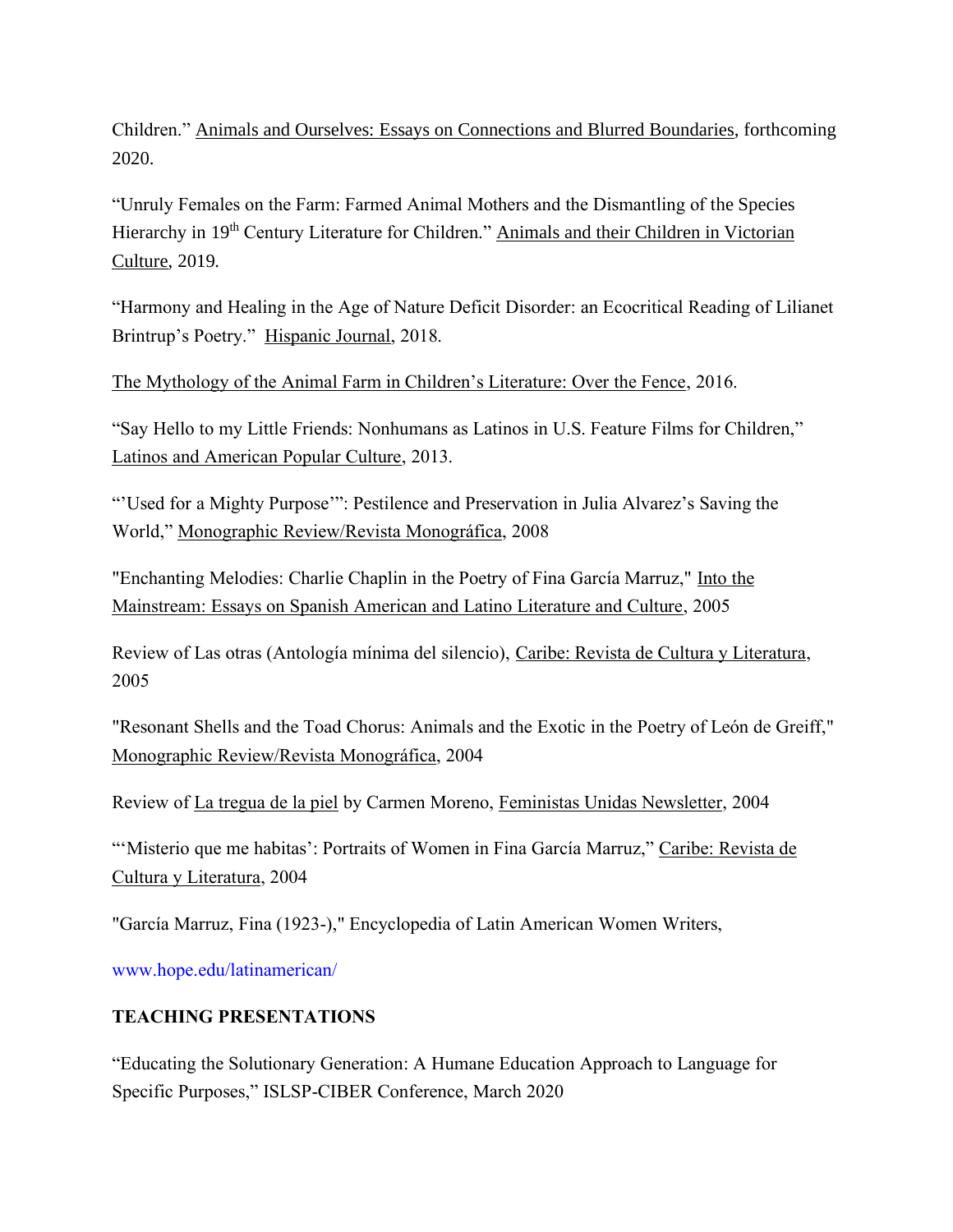"Educando a la generación solucionaria: A Humane Education Approach to Teaching Spanish for Specific Purposes," AATSP Conference, July 2019

"Discussing Current Issues in the Spanish Classroom: A Humane Education Approach," AATSP Conference, July 2017

"Teaching Environmental Issues through Poetry: Environmental Impact in the Works of Lilianet Brintrup," NCCLA Conference, Nov. 2016

"Teaching Environmental Change in Latin America: A Humane Education Approach," NCCLA Conference, Sept. 2015

"¡Viva la poesía! Poetry in Class and Beyond" (with Dr. Debra Ames), AATSP Conference, July 2014

"Seeds of Resistance: The Art of *La Causa*," AATSP Conference, July 2012 "Teaching the Immigrant Experience through the Arts," AATSP Conference, July 2011

"Teaching Latin America through the Arts: A Multicultural Approach," Minority Languages and Cultures of Latin America Program Spring Institute at IU, May 2010

## **CONFERENCE PRESENTATIONS IN THE DISCIPLINE**

"Unruly Females on the Farm: Farmed Animal Mothers and the Dismantling of the Species Hierarchy in 19<sup>th</sup> Century Literature for Children," Midwest Modern Language Association conference, Nov. 2019

"Consuming Animals in the Poetry of Naomi Ayala," Midwest Modern Language Association conference, Nov. 2018

The Mythology of the Animal Farm in Children's Literature: Over the Fence, Minding Animals conference, Mexico City, Mexico, Jan. 2018

"Harmony and Healing in the Age of Nature Deficit Disorder: an Ecocritical Reading of Lilianet Brintrup's Poetry," Midwest Modern Language Association conference, Nov. 2017

"Small but Mighty: Urban Dogs in Beverly Hills Chihuahua," Midwest Modern Language Association conference, Nov. 2014

"'Amigo, that is a good thing you do': Latinos as Secondary Characters in Children's Films,"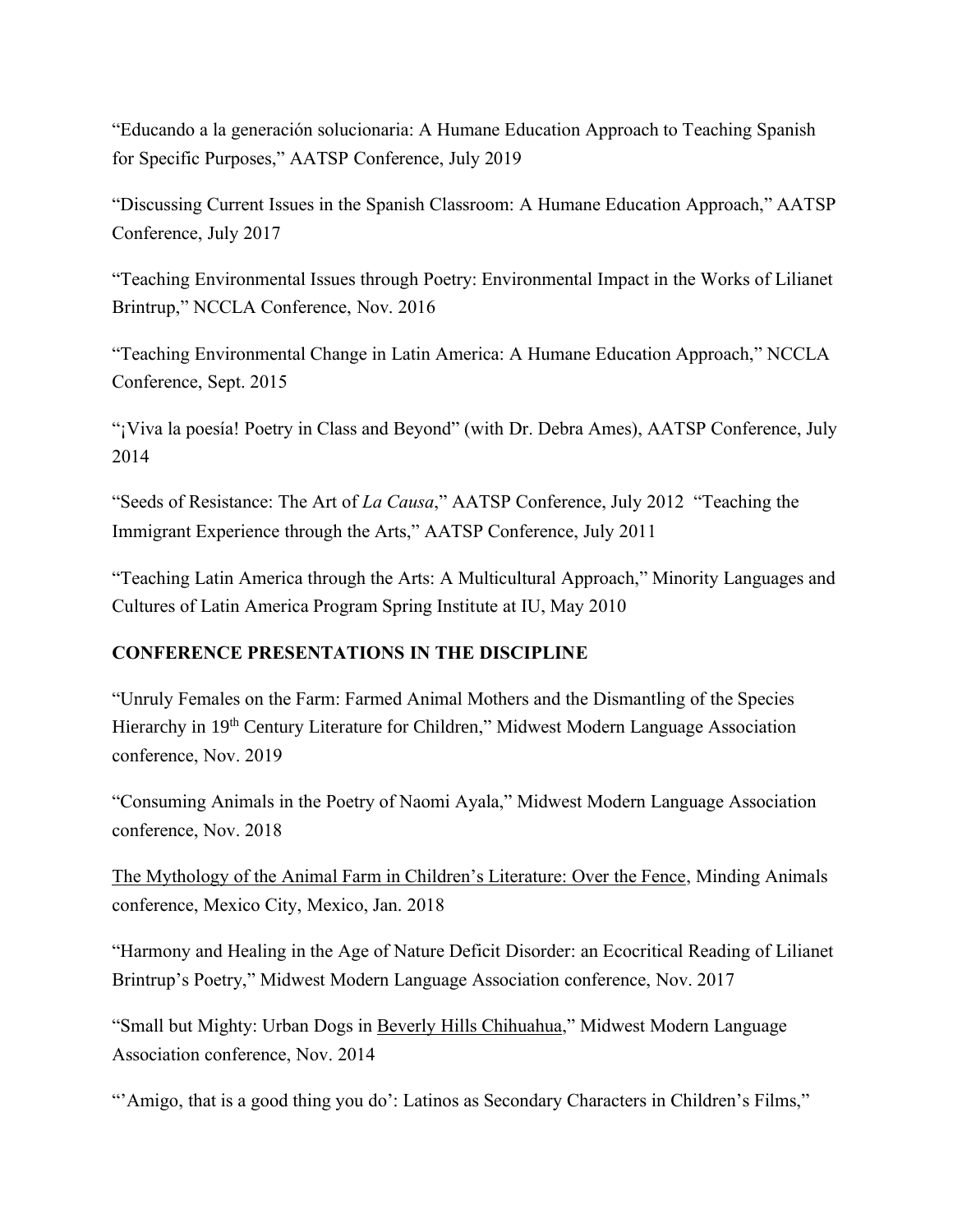#### PCA/ACA conference, Apr. 2014

"Almost Entirely Human: Artificial Animals and Interspecies Dynamics in Nicolás Guillén's The Great Zoo," Midwest Modern Language Association conference, Nov. 2013

Chair, Paying their Way: Animals Owing and Owed, Midwest Modern Language Association conference, Nov. 2012

"Living Compasses: Nonhuman Animals in Waslala," Midwest Modern Language Association conference, Nov. 2012

Chair, Performing Animals in Literature and Film, Midwest Modern Language Association conference, Nov. 2011

"'Jaguar is your real name': Performing Animality in Isabel Allende's City of the Beasts," Midwest Modern Language Association conference, Nov. 2011

Chair, We Can Smell Your Fear: Terrorizing Animals, Midwest Modern Language Association conference, Nov. 2010

"Wife, serpent or mule': Terrorizing Animals in the Poetry of Candelario Obeso," Midwest Modern Language Association conference, Nov. 2010

"Conquest, Cannibalism and the Comedia: The Predatory Instinct in El entenado," Midwest Modern Language Association conference, Nov. 2009

Chair, Animals and Imperialism in Literature and Film, Midwest Modern Language Association conference, Nov. 2008

"Emptying Montezuma's Zoo: The Conquest of the Animal Other in Laura Esquivel's Malinche," Midwest Modern Language Association conference, Nov. 2008

"This Is my Forest': New World Animals in Apocalypto," PCA/ACA conference, March 2008

"Uncanny Encounters: New World Animals in The Road to El Dorado," PCA/ACA conference, April 2007

Chair, The Animal Other in Texts of Discovery and Encounter, Midwest Modern Language Association conference, Nov. 2006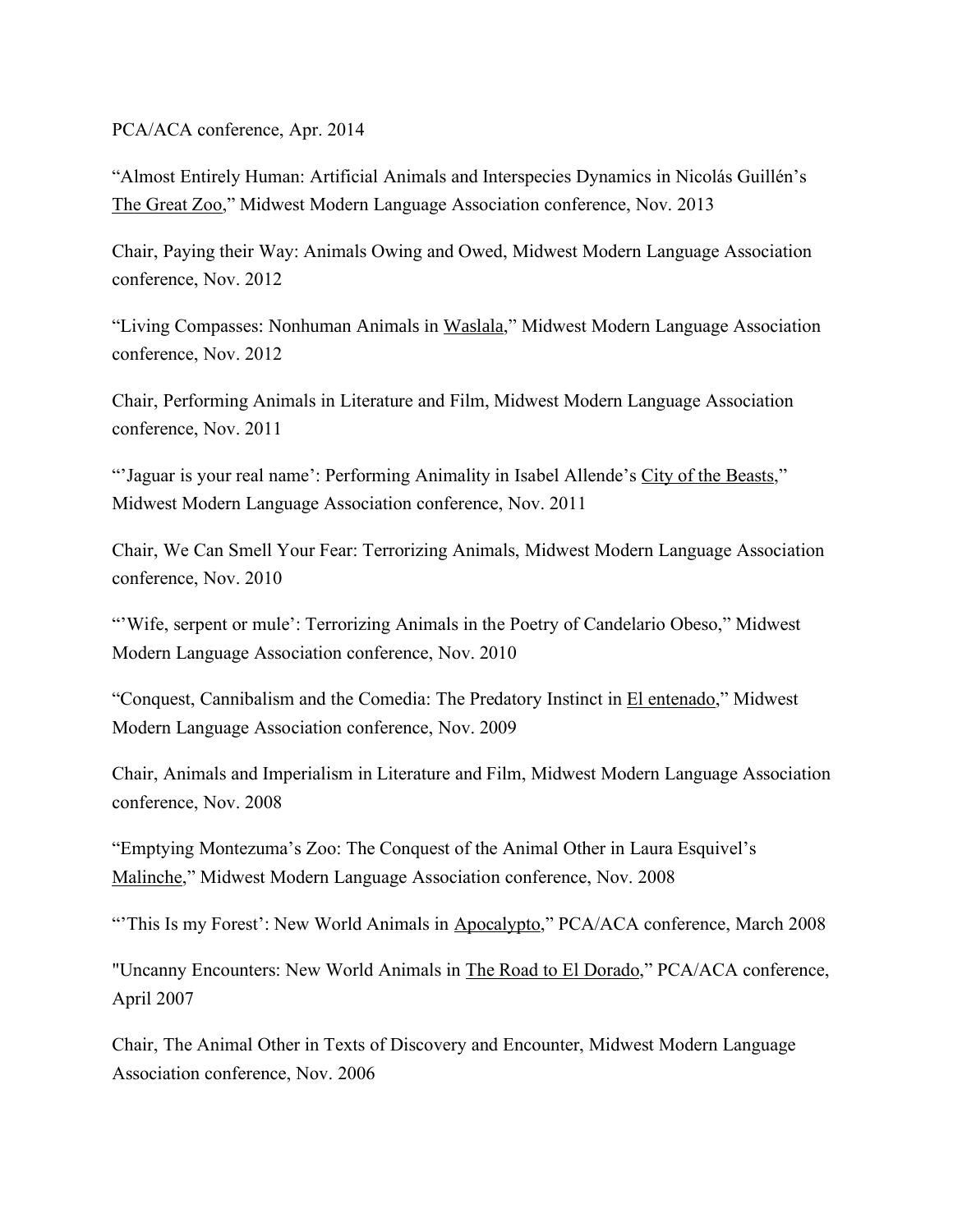"'The Falcon Devoured Its Nest': Animals in Poetic Responses to the Conquest of the Americas," Midwest Modern Language Association conference, Nov. 2006

Chair, Domesticating and Domesticated Animals in Literature, Midwest Modern Language Association conference, Nov. 2005

"'To Live This Nicaraguan Life': Domestic Animals in the Third World Poetry of Pablo Antonio Cuadra," Midwest Modern Language Association conference, Nov. 2005

"'La inquisición no pudo quemarlo': The Visual Arts in the Poetry of Orígenes," PCA/ACA conference, March 2005

Chair, Animals and the Exotic in Literature I and II, Midwest Modern Language Association conference, Nov. 2004

"Resonant Snails and Salamander Demiurges: Creepy Crawlies in the Poetry of León de Greiff," Midwest Modern Language Association conference, Nov. 2004

"Memory, Music and Madness in the Poetry of Cleva Solís," First Caribbean Conference, Oct. 2004

"Enchanting Melodies: Charlie Chaplin in the Poetry of Fina García Marruz," PCA/ACA Conference, April 2004

Chair, Women in Literature I and II panels (topic: "Women and Children First: Depictions of Motherhood and Girlhood in Literature and Film"), Midwest Modern Language Association conference, Nov. 2003

Chair, The Animal Mind in Literature, Midwest Modern Language Association conference, Nov. 2003

"'You're the One for Me, Fatty': Anthropomorphism and the Uncanny in Arthur Scott Bailey's 'Sleepy-Time Tales,'" Midwest Modern Language Association conference, Nov. 2003

"'Misterio de la madre con su niño': Images of Maternity in Fina García Marruz," II Congreso Internacional de Literatura Hispánica, March 2003 Secretary, Women in Literature panel, Midwest Modern Language Association conference, Nov. 2002

"Reflections in/on Norah Lange," Midwest Modern Language Association conference, Nov. 2002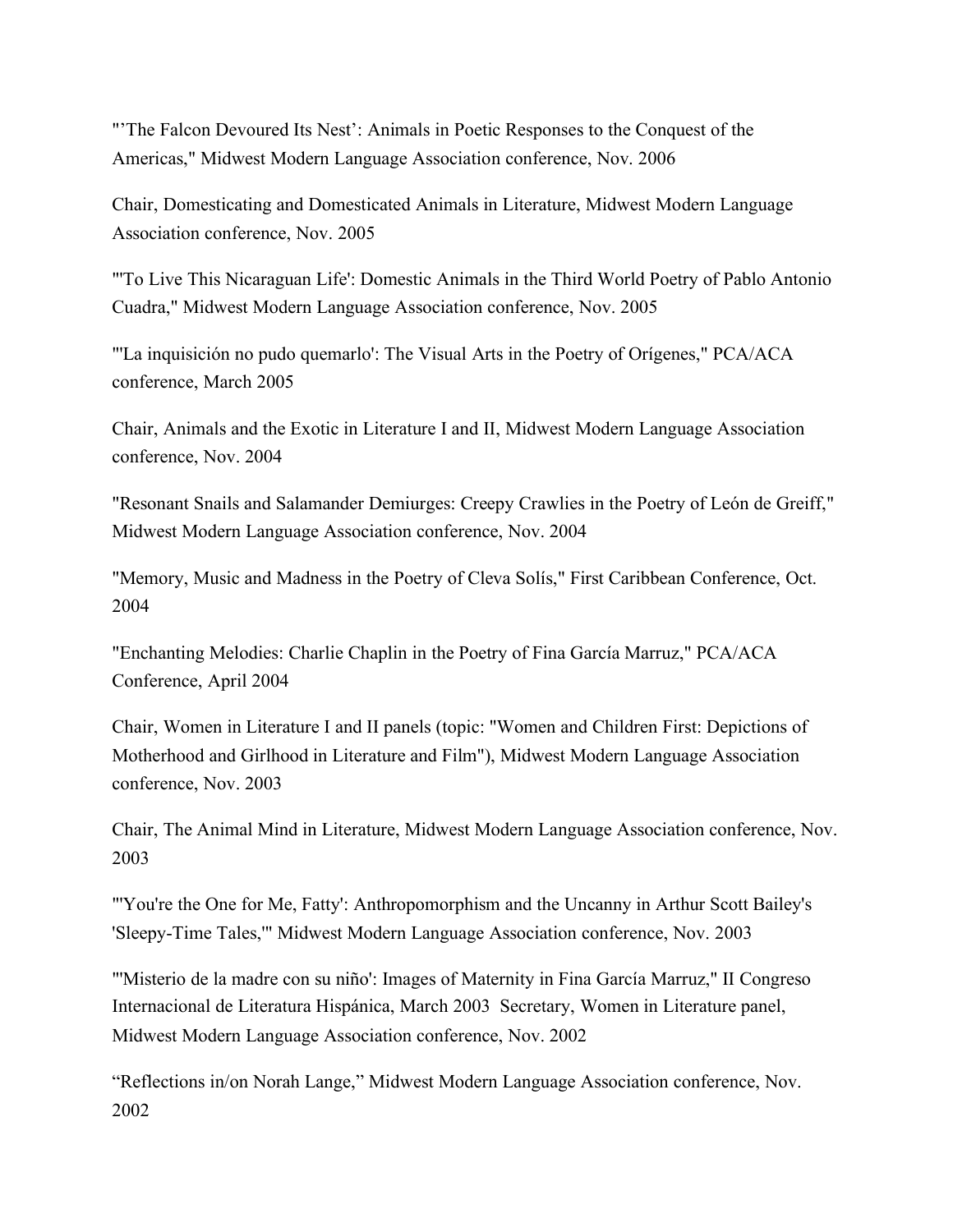"'Misterio que me habitas': Portraits of Women in Fina García Marruz," Mid-America Conference on Hispanic Literature, Sept. 2002 (presided over panel on Caribbean women writers)

"In Your Eyes the Otherworldly Light: The Female Gaze in the Poetry of León de Greiff," Marquette University Women's Studies Conference, March 2002

Chair, Women's Studies panel (topic: "Avant-Garde Women: Recovering Lost Voices"), Midwest Modern Language Association conference, Nov. 2001

Secretary, Women's Studies panel, Midwest Modern Language Association conference, Nov. 2000

"The Shifting Scene: The Female Gaze in Two Poems by Norah Lange," West Virginia University Colloquium on Modern Literature and Film, Oct. 2000

"Spying and Subjectivity in Three Poems by Norah Lange," Marquette University Women's Studies Conference, March 2000

"La mujer fatal en la narrativa de I.M. Altamirano," Missouri Language and Literature Conference, April 1992 (chaired panel on Romanticism in Latin American literature)

## **SELECTED OTHER PRESENTATIONS**

Review of Luis Alberto Urrea, The House of Broken Angels, Valparaiso University, Books and Coffee, Jan. 2019

"Panama," VOLTS talk, March 2015

"Costa Rica: Pura Vida," VOLTS talk, March 2013

Introductions and discussions of films for World Cinema Series, Sept. 2009, Sept. 2011, March 2013

Lectures on minority cultures in Latin American art, Columbia College, Oct. 19, 2011 and Nov. 3, 2010

Strategies for teaching Enrique's Journey at CORE workshop, Jan. 13, 2007

Homilies, Chapel of the Resurrection, Dec. 2006, Jan. 2010, Jan. 2011, Feb. 2012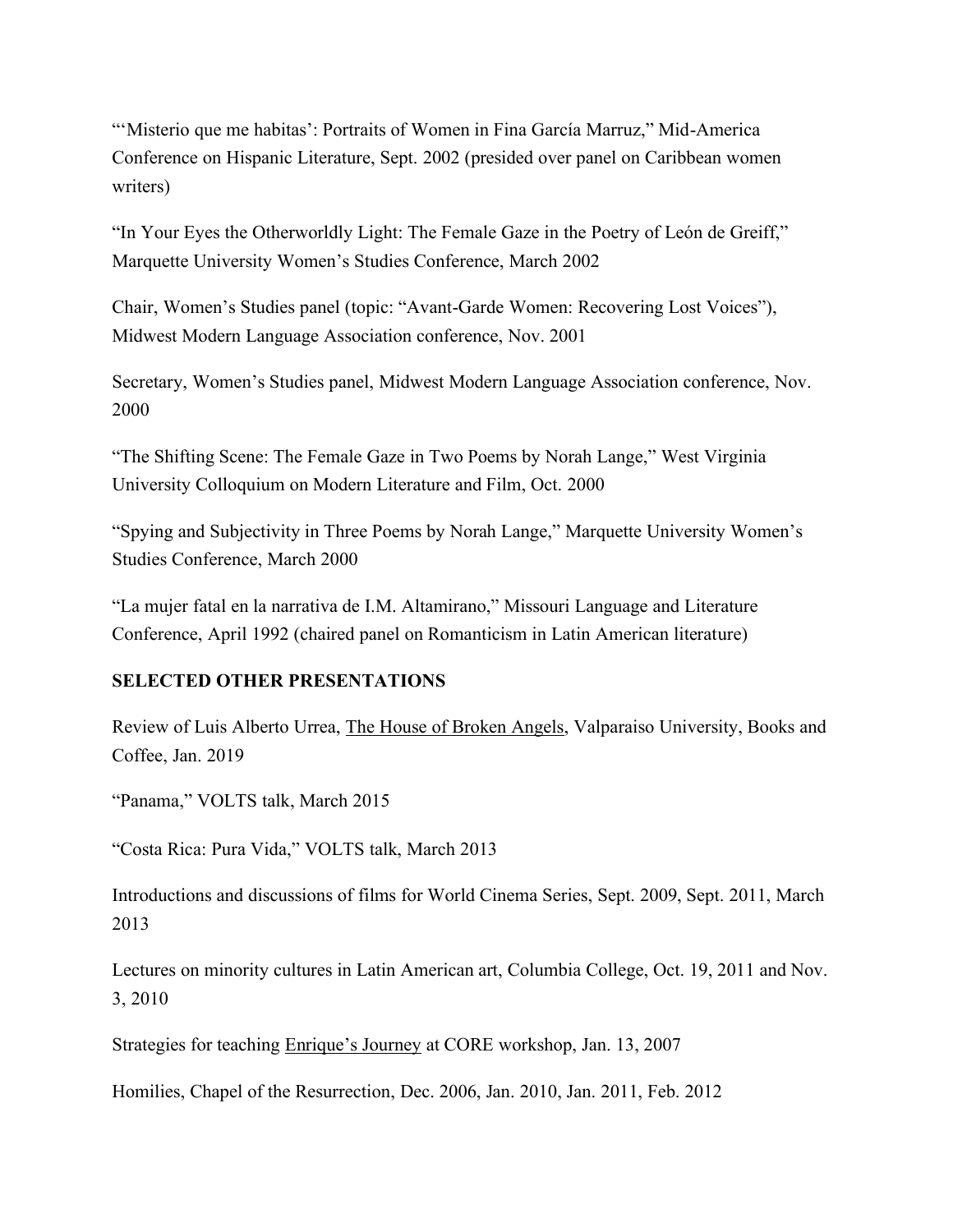Interviews on WVUR about Latin America (Nov.1, 2010, with Prof. Zamora- Breckenridge) and the Diversity Summit (Apr. 11, 2011)

Gallery talk on "Encounters/Encuentros" exhibition, Brauer Museum of Art Student Coffee Hour/Focus on Latin America (with Prof. Carlos Miguel-Pueyo), Oct. 1, 2008

"Think Mexico," lecture given at Faith Memorial Lutheran Church of Valparaiso, Jan. 2006

"Enchanting Melodies: Charlie Chaplin in the Poetry of Fina García Marruz," Department of Foreign Languages and Literatures Faculty Colloquium, Feb. 2004

Review of Isabel Allende, Portrait in Sepia, Valparaiso University, Books and Coffee, Jan. 2002

## **SELECTED PROFESSIONAL SERVICE**

Institute for Humane Education, Board of Directors, 2017-present; Chair 2018-present

Humane Education Coalition, Member, Advisory Council, 2018-present

International Journal of Humane Education, Member, Editorial Advisory Board, 2018-present

AATSP Committee on Higher Education

Council on World Languages for Specific Purposes (Working Group of ISLSP-CIBER)

Purdue Studies in Romance Literatures, peer reviewer for monograph on León De Greiff's poetry, 2019

## **SELECTED CAMPUS CITIZENSHIP**

Conrad Scholars Program, Coordinator, 2019-present

General Education Committee, 2016-present; Chair 2017-2019

Senior Faculty Mentor, Cambridge Cohort Mentoring Program, 2016-2018

Co-facilitator, Faculty Learning Community on Creating a Compassionate Campus, 2016-17

Task Force on Goal One of the Strategic Plan, 2015-16

Valpo Colloquium on Humane Education, 2015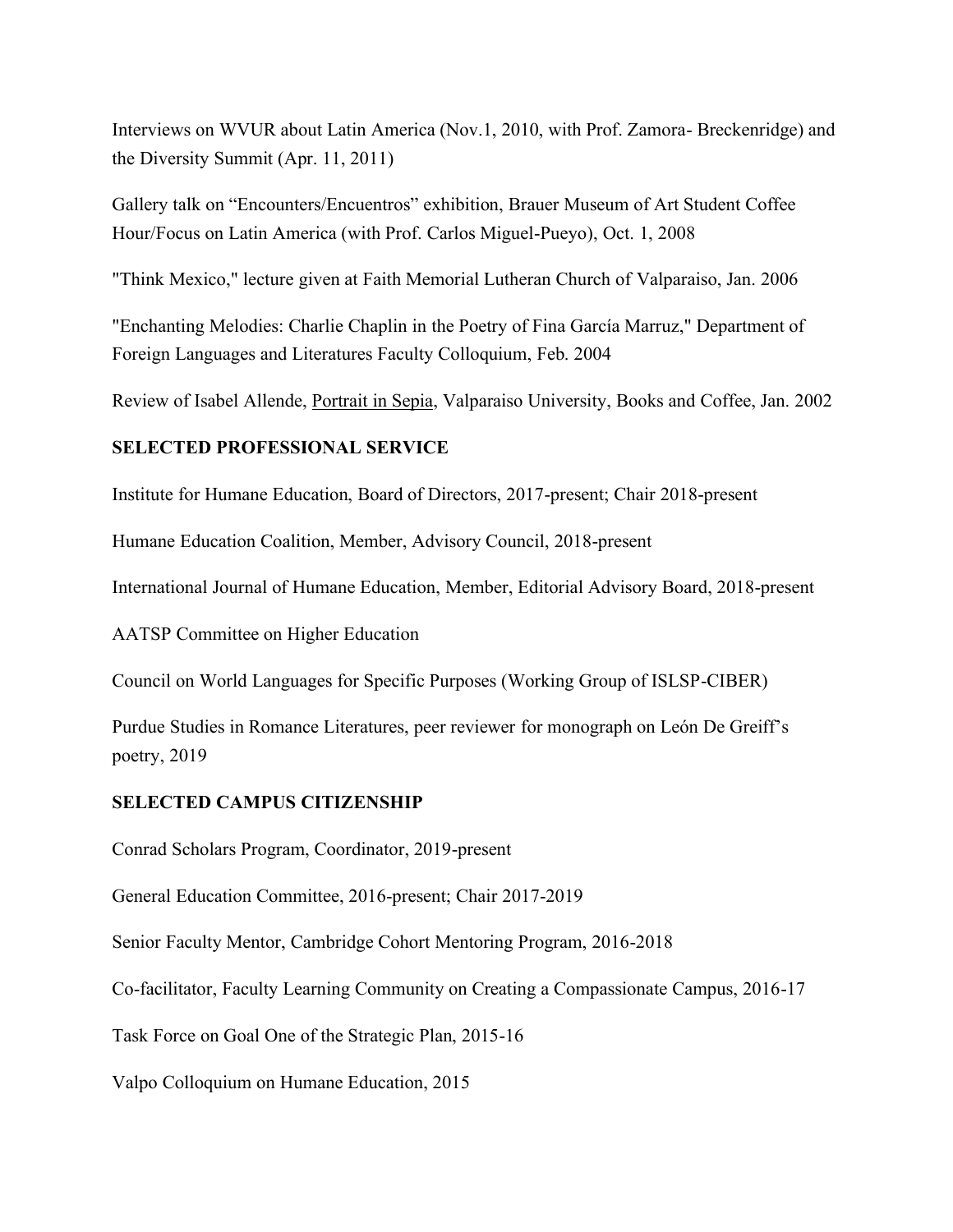Task Force for Diversity and Inclusion, 2013-2015, Co-chair

College of Arts and Sciences Strategic Planning Working Group, 2013-14

Diversity Concerns Committee, 2009-2014; Chair 2010-2013

Africa Fest Planning Committee, 2012

Lilly Fellows Program Selection Committee, 2011-2012; Mentor 2011-2013

ACE International Laboratory Task Force, 2010-2013; Chair, Faculty Development and Awards Subcommittee

Latin American and Latino/a Studies Committee, 2010-present

Diversity Summit Committee, 2010-2011, Co-chair

Transgender Policy Task Force, 2010-2013, Chair

Multi-Ethnic Festival, Chair, 2010

FLL Career/Identity Subcommittee, 2010-2011, Chair

VU Belonging and Engagement Task Force, 2009

FLL Focus on Latin America, 2008-2009, Chair

Valparaiso University Honor Council, 2003-2007

Faculty Grievance Committee, 2006-2008

VU Partners for Peace, 2005-2009

Cultural Arts Committee, 2004, 2005, 2007, 2012, 2013

Native American Festival Committee, 2004-2006; Chair 2006

Scholarship and Advising Committee, 2004-2007

Peace and Justice Symposium Committee, 2004-2006; 2011; 2013

World Cinema Series Committee, 2006-2013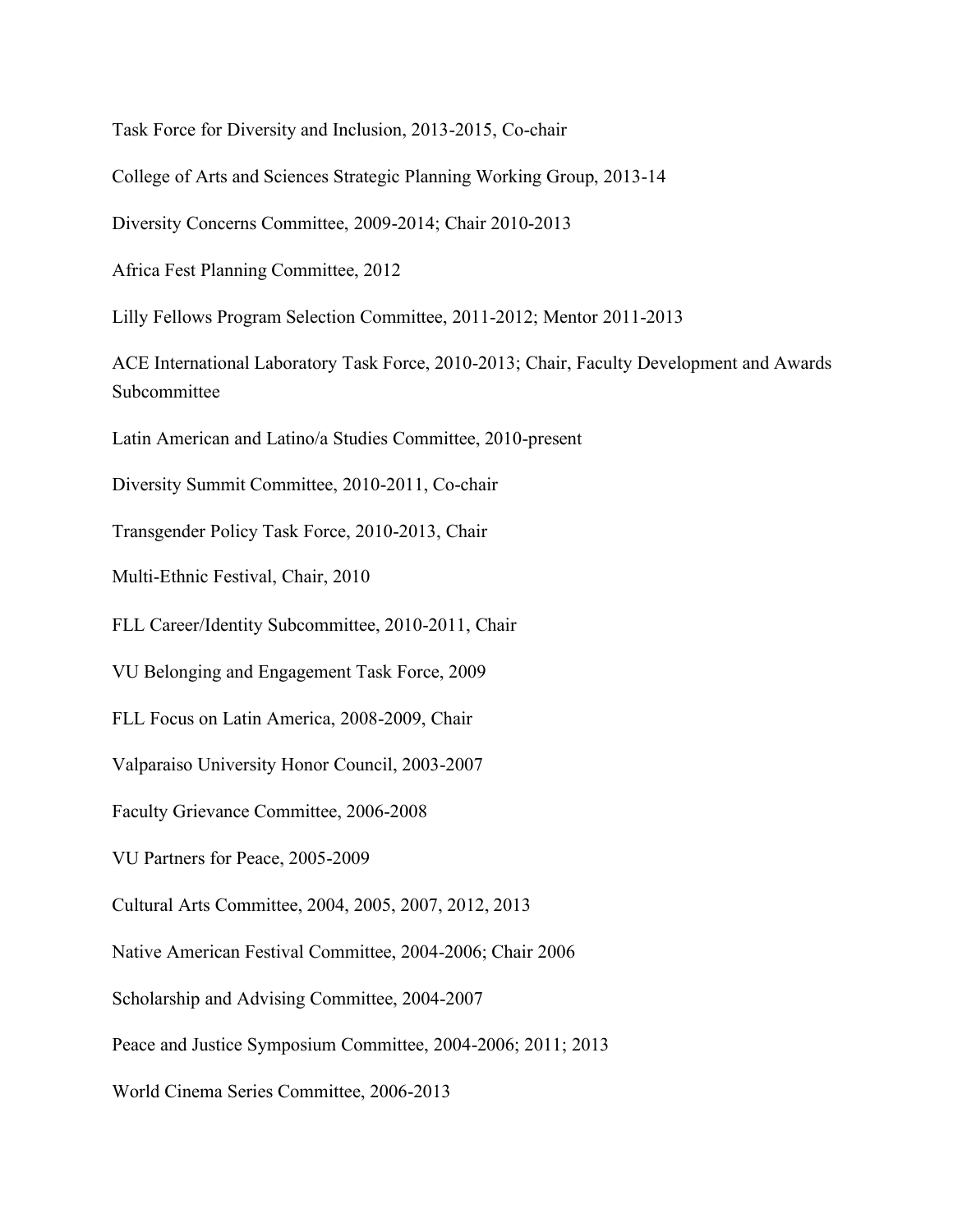LIVE Faculty Advisor, 2003-present

VU Voices for Animals Faculty Advisor, 2016-present

Spectrum Dance Advisor, 2019

MLK Jr. Day Steering Committee, 2003-present; Faculty Co-chair 2009, 2012 and 2013

MLK Jr. Day 2002, Focus Sessions Committee

Spanish Club Faculty Advisor, 2001-2007, 2016

FLL Online Committee, 2001-2002

## **SELECTED PROFESSIONAL DEVELOPMENT**

AAC+U Summer Institute, 2018

Search Process Advocate Training, Valparaiso University, 2017

Graduate Certificate in Humane Education, Valparaiso University, 2015

USHLI (United States Hispanic Leadership Institute) conference, Feb. 2014 and 2015

ADE-ADFL Summer Seminar, June 2013

"Teaching for a Positive Future" (online course), Institute for Humane Education, July 2010

TRC workshops on topics including student writing (May 2012), international students (Dec. 2010 and May 2009), and mentoring undergraduate scholarship (Nov. 2009)

Organizer and co-presenter, "Diverse Students Speak: Diversity and Inclusion at Valpo," TRC workshop, Feb. 2013

Panelist, "Working with Students with Disabilities," TRC workshop, Oct. 2011

Valparaiso University, Cambridge Vocations Seminar, May 31-June 9, 2002

Columbia College Chicago, Peer Mentoring Program, 2000

## **MEMBERSHIPS**